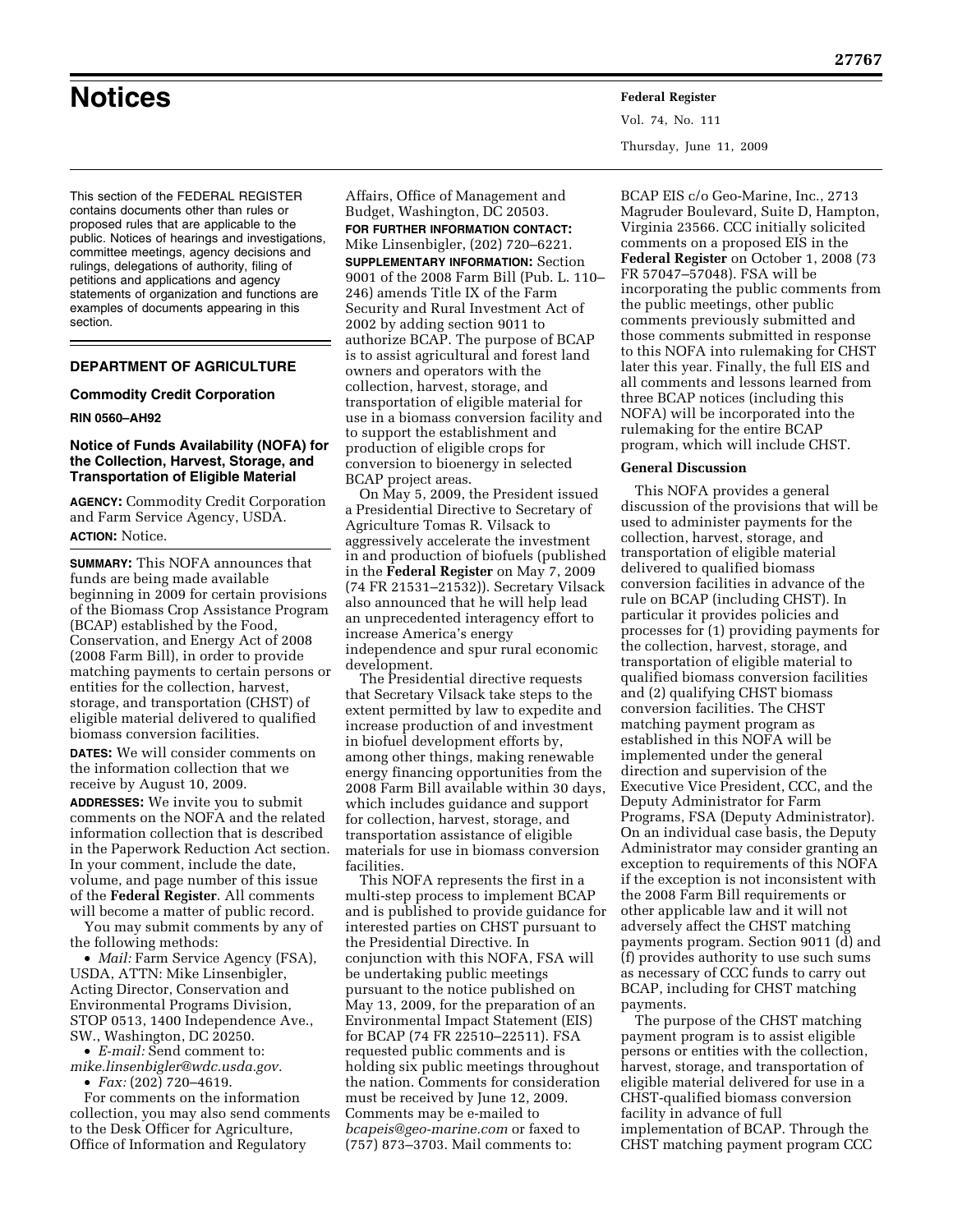will provide payments at a rate of \$1 for each \$1 per dry ton paid by the CHSTqualified biomass conversion facility to the owner for delivery of eligible material to the facility in an amount not to exceed \$45 per dry ton. This program will be available to eligible material owners for a period of two years. These matching payments may be made to persons delivering eligible material to a CHST qualified biomass conversion facility who possess the right to collect or harvest eligible material and are considered the owners of the eligible material.

## **Definitions**

The following definitions will be used for CHST:

*Arm's-length transaction* means a transaction between ready, willing, and able disinterested parties who are not affiliated with or related to each other and have no security, monetary, or stockholder interest in each other, with the exception that members of either (1) an association of agricultural producers or (2) farmer cooperative organizations, or (3) a farmer cooperative, may deliver and sell at market rates eligible material to such associations, organizations or cooperatives they have a monetary or stockholder interest in and such transaction may be considered arm'slength transactions.

*Bill of lading* means a document issued by a carrier to a shipper, acknowledging that specified goods have been received on board as cargo for conveyance to a named place for delivery to the consignee who is usually identified (also known as a ''BOL'' or " $B/L$ ").

*Biobased CHST product* means a product, determined by the Deputy Administrator to be a commercial or industrial product (other than food or feed) that is:

(1) Composed in whole, or in significant part, of biological products, including renewable domestic agricultural materials and forestry materials or

(2) An intermediate ingredient or feedstock.

Biobased product does not mean commercially produced timber, lumber, wood pulp or other finished wood products.

*Biomass conversion facility* means a facility that converts or proposes to convert eligible material into:

(1) Heat,

(2) Power,

(3) Biobased products, or

(4) Advanced biofuels.

*CCC* stands for the Commodity Credit Corporation.

*CHST* stands for collection, harvest, storage, and transportation activities or, some combination thereof, for eligible material.

*CHST matching payments* means those CCC payments provided at a rate of \$1 for each \$1 per dry ton paid by the CHST-qualified biomass conversion facility to the owner for delivery of eligible material to the facility in an amount not to exceed \$45 per dry ton pursuant to this NOFA.

*CHST matching payment program*  means the program established by this NOFA for the collection, harvest, storage, and transportation of eligible material delivered to a qualified biomass conversion facility.

*CHST qualified biomass conversion facility* means a biomass conversion facility that meets all the requirements for qualification outlined in this NOFA, for which the facility owners enters into a memorandum of understanding (MOU) for such facility qualification with the Deputy Administrator.

*Deputy administrator* refers to the FSA Deputy Administrator for Farm Programs, FSA, or a designee.

*Eligible material* is, for purposes of the CHST matching payment program, renewable biomass with the following exclusions:

(1) Harvested grains, fiber, or other commodities eligible to receive payments under Title I of the 2008 Farm Bill;

(2) Animal waste and animal wastebyproducts including fats, oils, greases, and manure;

(3) Food waste and yard waste; or (4) Algae.

*Eligible material owner,* for purposes of the CHST matching payment program, means a person having the right to collect or harvest eligible material and that has delivered the eligible material to a CHST qualified biomass conversion facility and including:

(1) For eligible material collected from private lands, including cropland, the owner of the land, the operator or producer conducting farming operations on the land, or any other person designated by the owner of the land and

(2) For eligible material collected from public lands, those persons with the right to collect eligible material pursuant to a contract or permit with the Forest Service or other appropriate Federal agency, such as a timber sale contract, stewardship contract or agreement, service contract or permit, or related applicable Federal land permit or contract, and who have submitted the permit or contract authorizing such collection for reproduction by FSA.

*EPA* refers to the U.S. Environmental Protection Agency.

*Farm cooperative* means a farmer- or rancher-owned and controlled business from which benefits are derived and distributed equitably on the basis of use by each of the farmer or rancher owners.

*Farmer cooperative organization*  means a cooperative organization or an entity, not chartered as a cooperative that operates as a cooperative in that it is owned and operated for the benefit of its members, including the manner in which it distributes its dividends and assets.

*Food waste* means a material composed primarily of food items, or originating from food items, or compounds from domestic, municipal, food service operations, or commercial sources, including food processing wastes, residues, or scraps.

*FSA* refers to the Farm Service Agency.

*Indian Tribe* has the same meaning as in section 4 of the Indian Self-Determination and Education Assistance Act (25 U.S.C. 450b).

*Institution of higher education* has the same meaning as in section 102(a) of the Higher Education Act of 1965 (20 U.S.C. 1002(a)).

*Intermediate ingredient or feedstock*  means an ingredient or compound made in whole or in significant part from biological products, including renewable agricultural materials (including plant, animal, and marine materials), or forestry material that are subsequently used to make a more complex compound or product.

*Renewable biomass* is defined for purposes of the CHST matching payment program to include the following:

(1) Materials, pre-commercial thinnings, or invasive species from National Forest System land and public lands (as defined in section 103 of the Federal Land Policy and Management Act of 1976 (43 U.S.C. 1702)) that:

(a) Are byproducts of preventive treatments that are removed to reduce hazardous fuels, to reduce or contain disease or insect infestation, or to restore ecosystem health;

(b) Would not otherwise be used for higher-value products; and

(c) Are harvested in accordance with applicable law and land management plans and the requirements for oldgrowth maintenance, restoration, and management direction of section 102 (e)(2), (3), and (4) of the Healthy Forests Restoration Act of 2003 (16 U.S.C. 6512) and large-tree retention of subsection (f) or

(2) Any organic matter that is available on a renewable or recurring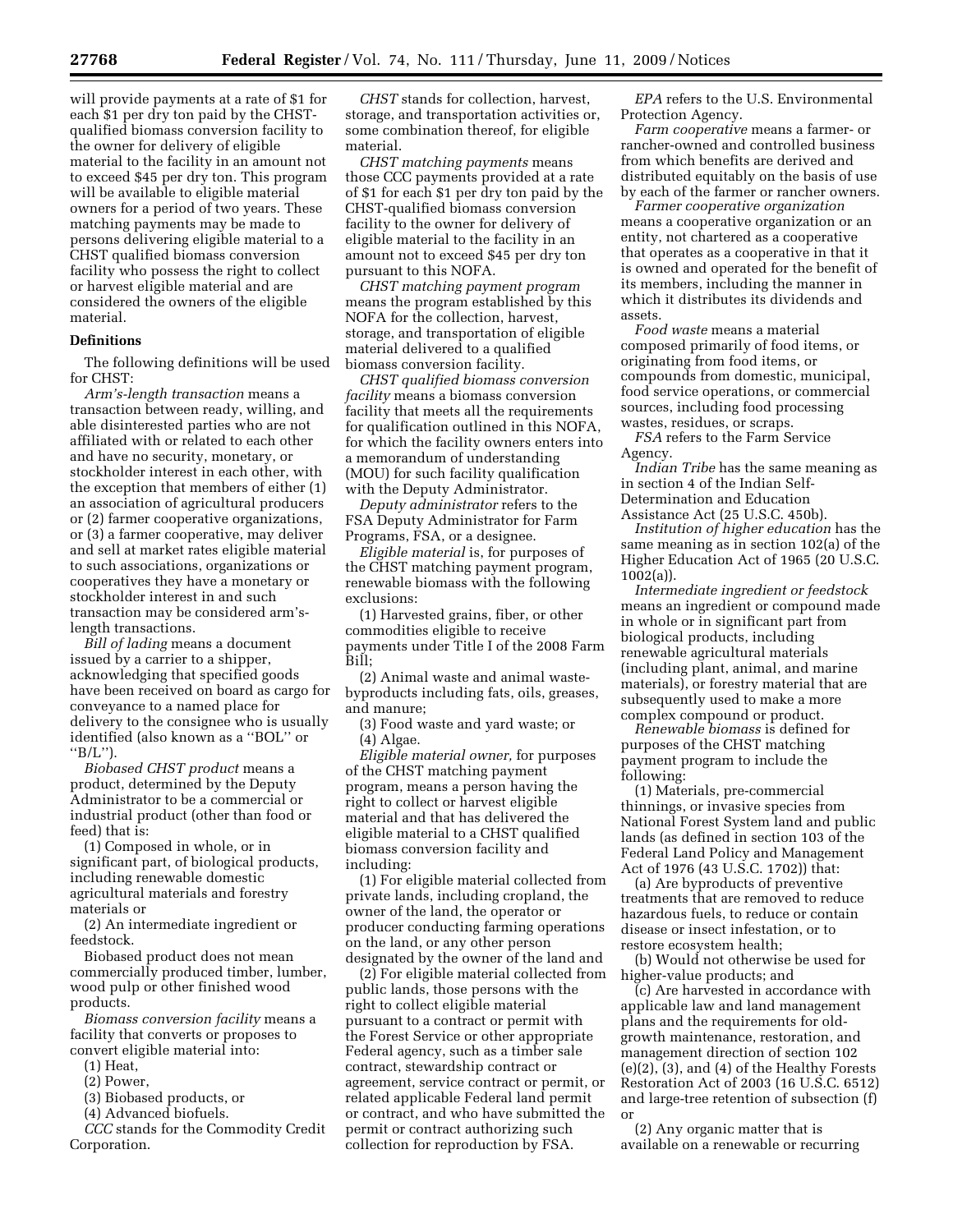basis from non-Federal land or land belonging to an Indian or Indian Tribe that is held in trust by the United States or subject to a restriction against alienation imposed by the United States, including: Renewable plant material (including feed grains, other agricultural commodities, other plants and trees, algae), and waste material (including crop residue, other vegetative waste material (including wood waste and wood residues), animal waste and byproducts (including fats, oils, greases, and manure), food waste, and yard waste).

*United States and Territories* means any of the 50 States of the United States, the Commonwealth of Puerto Rico, the District of Columbia, the U.S. Virgin Islands, Guam, American Samoa, the Commonwealth of the Northern Mariana Islands, the Republic of Palau, the Federated States of Micronesia, and the Republic of the Marshall Islands.

*Yard waste* means material composed primarily of yard maintenance, cleanup materials, or debris removal items, originating from residential, municipal or commercial yards, lawns, landscaped areas, or related sites.

#### **The CHST Matching Payment Program**

### *Eligibility Requirements*

Organic matter meets eligibility requirements to be considered renewable biomass when collected and harvested from:

(1) The National Forest System;

(a) Except from lands designated as components of the Wilderness Preservation System or the Wild and Scenic River System, or as a National Monument, or composed of inventoried roadless areas;

(b) Except for biomass collection, harvesting, and transport conducted by an Eligible Material Owner who has an existing contract or grant, issued by the USDA Forest Service for the sale or removal of the material; and

(c) Subject to all laws and regulations that apply to the Forest Service, including the Endangered Species Act and environmental analysis as required by the National Environmental Policy Act (NEPA). All required environmental analysis must be completed and approved by the responsible official. All renewable biomass collected or harvested from Federal lands must be conducted through a contract or permit;

(2) Tribal, State, and other government locally owned land where biomass collection and harvesting is done within applicable environmental requirements, and all applicable Tribal, State or local government ordinances and permits;

(3) Cropland where biomass collection and harvesting is consistent with conservation plans required for highly erodible land under the Food Security Act of 1985, as amended;

(4) Non-industrial private forest land where biomass collection and harvesting is done in accordance with a forest stewardship plan, described in section 5 of the Cooperative Forestry Assistance Act of 1978 (16 U.S.C. 2103a), another practice plan approved by the State Forester, or a Forest Stewardship Plan developed by the State Forester, in those locations where such plans are available from State foresters for non-industrial private forest land owners at no expense to CCC; or

(5) Privately owned land, other than cropland, including pastureland, rangeland, other non-cropland, or nonindustrial forest land where biomass collection and harvesting is done within applicable environmental requirements, and all applicable Tribal, State or local ordinances and permits.

CHST matching payments are not authorized for:

(1) Any eligible material delivery made before the publication of this NOFA;

(2) Any eligible material delivery made before the initial application for CHST matching payments is received and approved by FSA–COC; or

(3) Any scheme or device used to circumvent the provisions of this NOFA and related program requirements.

## *Applying To Be an Eligible Material Owner*

A person who meets the definition of ''eligible material owner'' needs to apply to FSA; through the application, FSA will register the eligible material owner, make the determination that the person does meet the definition, and based on information provided in the application determine the amount of biomass for which the eligible material owner will be able to apply for CHST matching payments.

Eligible material owners may apply at the county FSA offices where their farm records are located. If farm records have not been established, the application must be filed with the county FSA office that is administratively responsible for the geographic location where the renewable biomass was harvested. (*See http://www.fsa.usda.gov/FSA/ stateOffices?area=stoffice&subject= landing&topic=landing* for assistance in locating a county office).

Eligible material owners who deliver eligible material to multiple CHST qualified biomass conversion facilities must submit a separate application for

each facility for which eligible material is delivered.

Ineligible or incomplete applications will be denied. If an application is determined to be ineligible for any reason, the Agency will inform the applicant, in writing, of the reasons and provide any applicable appeal rights.

Eligible material owners must submit applications using form AD–245, page 1, to the applicable FSA county office. The request must be submitted and approved by the FSA county office before the eligible material is delivered and any payment received by the facility for the eligible material.

Applications must include the following estimates based on amounts obtained from contracts, agreements, and or letters of intent required by this NOFA:

(1) An estimate of the total tons of eligible material expected to be sold to a certified biomass conversion facility;

(2) The type or types of eligible material that is expected to be sold;

(3) The name of the CHST qualified biomass conversion facility that will purchase the eligible material;

(4) The expected per ton price the owner plans to receive for the delivery of the eligible material; and

(5) The date or dates the eligible material is expected to be delivered to the facility.

# *Applying for CHST Matching Payments*

After delivery, eligible material owners must submit AD–245, page 2, to notify the FSA Office at the County USDA Service Center and request the CHST matching payment. CHST matching payments will be disbursed only after delivery is verified by the FSA Office at the County USDA Service Center. All CHST matching payments will be issued by direct deposit unless other arrangements are made by the FSA Office at the County USDA Service Center and eligible material owner.

To receive CHST matching payments, eligible material owners must submit an application at the county FSA office and include:

(1) A copy of the original scale ticket (or tickets), clearly indicating the total actual tonnage delivered and signed by the manager or owner or of the CHST qualified biomass conversion facility, as well as a total dry-weight tonnage equivalent amount determined by the CHST qualified biomass conversion facility using accurate moisture measuring equipment;

(2) A copy of each invoice or paper check, reflecting the total payment received for delivery of the eligible material; each invoice or check must also be annotated and initialed by the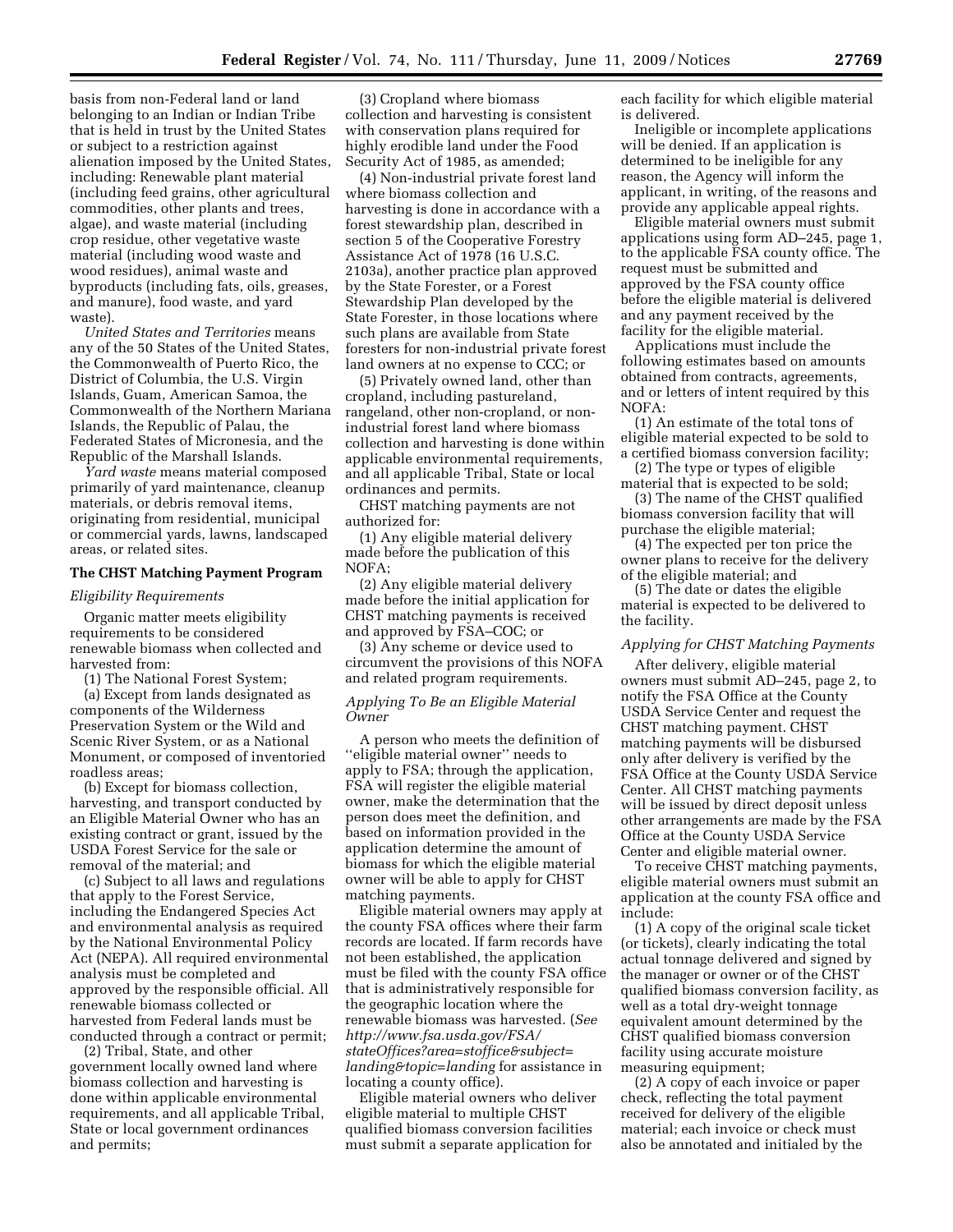manager or owners of the CHST qualified biomass conversion facility clearly indicating the per-ton payment rate the facility paid the owner for the eligible material delivery;

(3) If applicable, a copy of each bill of lading issued by any third party carrier for delivery of the eligible material to the certified biomass conversion facility;

(4) Any other additional documents or records determined necessary by the Deputy Administrator to verify eligibility for matching payment.

## *CHST Matching Payment Provisions*

The CHST matching payment program will operate under the following provisions:

(1) Under the CHST matching payment program, CCC may make a payment for the delivery of eligible material to CHST qualified biomass conversion facilities to a person with the right to collect or harvest eligible material.

(2) CHST matching payments may be available only for a period of two years and will be paid at a rate of \$1 for each \$1 per ton received from the CHST qualified biomass conversion facility for the commercial sale of eligible material in an amount equal to not more than \$45 per ton. All CHST matching payments are subject to Federal claims, Federal taxes as established by the IRS, and all other Federal payment restrictions and laws.

(3) Any payment or portion thereof to any person will be made without regard to questions of title under State law and without regard to any claim or lien against the eligible material, or proceeds thereof, in favor of the owner or any other creditor except agencies of the U.S. Government. The regulations governing offsets and withholdings found in 7 CFR part 1403 will be applicable to the payments.

(4) Any participant who may be entitled to any payment under this program may assign the right to receive such payments, in whole or in part, as provided in 7 CFR part 1404.

(5) All policies and procedures used to administer the determinations and payments for the CHST matching payment program are subject to the provisions of this NOFA.

(6) CHST matching payments are available to an eligible material owner only for a 2-year duration. Only one owner will receive the CHST matching payment for any eligible material.

(7) Owners of eligible material will be allowed to request CHST matching payment for eligible material delivered to and purchased by a CHST qualified biomass conversion facility. Under the 2-year limit duration, the time period

will begin immediately after form AD– 245 is first approved by the FSA county office for the CHST matching payment and will end 24 months later. No payments or other direct benefits are authorized to be paid to the CHSTqualified biomass conversion facilities under this NOFA, except when the facility owners are also an owner of eligible material and deliver and sell it to another facility under an arms-length transaction.

(8) Not more than twenty percent of the funds utilized under this Notice will be for matching payments to eligible material owners for the collection, harvest, storage and transportation of crop residue from commodities eligible to receive payments under Title I of the 2008 Farm Bill.

## *CHST Qualified Biomass Conversion Facility Requirements*

To be considered a CHST qualified biomass conversion facility, the biomass conversion facility must enter into a Memorandum of Understanding with CCC and meet all these requirements as determined by CCC:

(1) The facility must meet the definition of a biomass conversion facility;

(2) The facility must meet all applicable regulatory and permitting requirements by applicable Federal, State, or local authorities;

(3) The facility owners and managers must agree in writing to:

(a) Maintain accurate records of all eligible material purchases and related documents regardless of whether CHST matching payments will be sought and

(b) Make available at one place and at all reasonable times for examination by representatives of USDA, all books, papers, records, contracts, scale tickets, settlement sheets, invoices, written price quotations, or other documents related to the program that are within the control of the facility for not less than 3 years from the application date;

(4) The facility must agree that postqualification, general information about the facility and its eligible material will be made public by USDA and other entities;

(5) The facility must be an entirely separate legal entity from owners of eligible material who conduct purchases of eligible material from the owners for biomass acquisition using arms-length transactions;

(6) The facility must agree to clearly indicate on the scale ticket the actual tonnage delivered, have the manager or owner of the facility sign the scale ticket, and provide it to the eligible biomass owner. The facility must also agree to provide a total dry-weight

tonnage equivalent to the eligible biomass owner;

(7) The facility must have access to commercial freight scales that are certified for accuracy by applicable State or local authorities and accurate moisture measurement equipment to determine the dry ton weight equivalent of actual tonnage delivered; and

(8) When a biomass conversion facility meets these terms and enters into an MOU with CCC, FSA county offices will periodically inform the public including agricultural and forest land owners and operators that matching payments may be available for deliveries of eligible material to CHST qualified biomass conversion facilities. FSA county offices will also maintain a publicly available listing of CHST qualified biomass conversion facilities for general public access and distribution that may include general information about the facility and its eligible material needs to encourage the development of new and open markets for commercial eligible material sales transactions. This information will also be maintained on FSA's Internet site: *http://www.fsa.usda.gov/FSA/webapp? area=fsahome&subject=landing& topic=landing.* 

## **Appeals**

The administrative appeal regulations in 7 CFR parts 11 and 780 apply to this program.

## **Administrative Procedure Act Statement**

This NOFA is being issued without advance rulemaking or public comment. The Administrative Procedure Act (''APA'', 5 U.S.C. 553), has several exemptions to rulemaking requirements. Among them is an exemption for matters relating to Federal benefits, but under the provisions of the ''Statement of Policy of the Secretary of Agriculture effective July 24, 1971,'' issued by Secretary Hardin in 1971 (36 FR 13804, the ''Hardin Memorandum''), the Department will normally engage in rulemaking related to Federal benefits despite that exemption. However, the Hardin Memorandum does not waive certain other APA-contained exemptions, in particular the ''good cause'' exemption found at 5 U.S.C. 553(b)(3)(B), which allows effective government action without rulemaking procedures where withholding the action would be ''impracticable, unnecessary, or contrary to the public interest.'' The Hardin memorandum specifically provides for the use of the ''good cause'' exemption, albeit sparingly, when a substantial basis for so doing exists, and where, as will be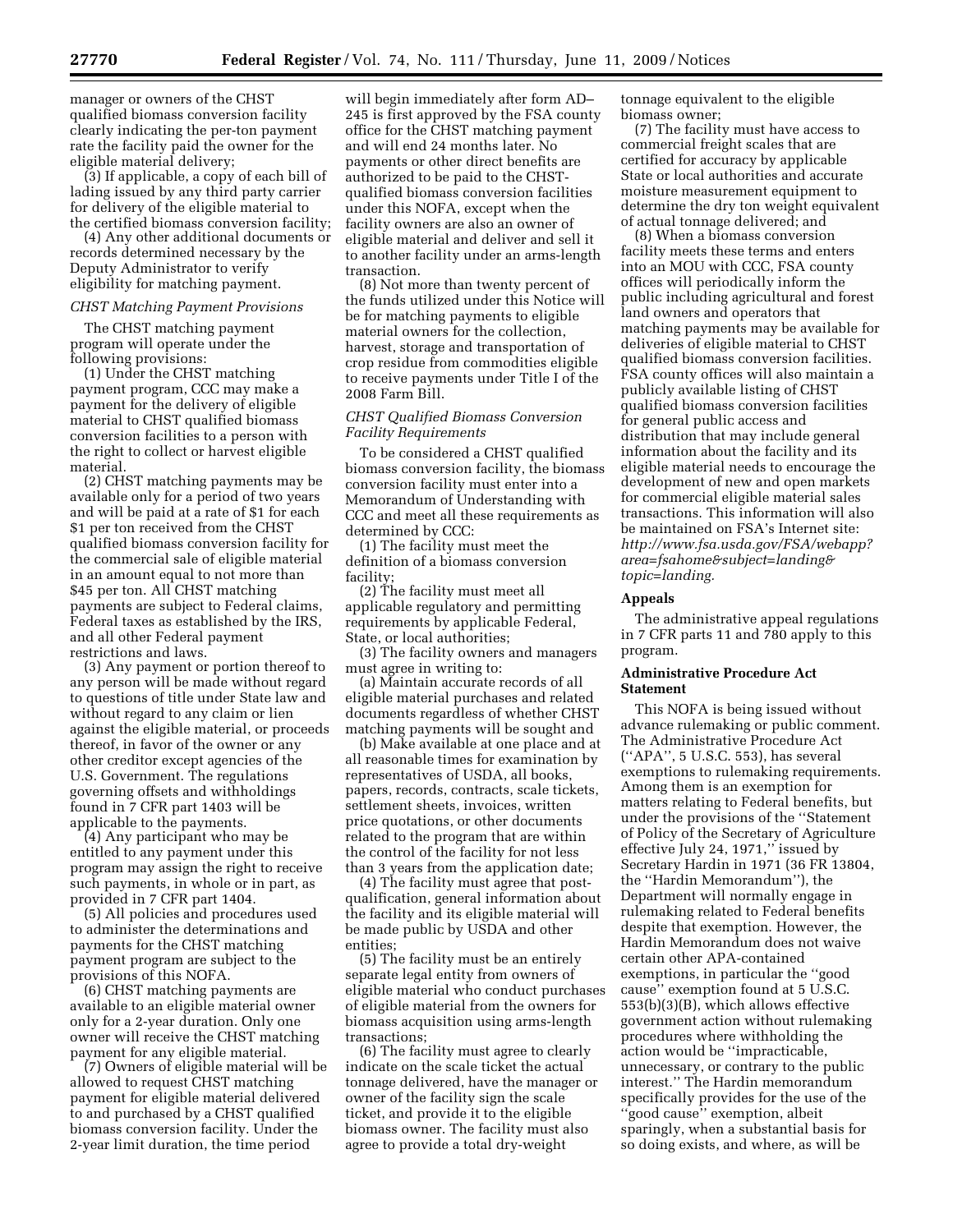described more fully below, that substantial basis is explained.

Such would be the case here, in that this NOFA provides guidance for the CHST matching payments program as part of a process that will include rulemaking later this year. Additionally, this NOFA simply makes funds available in accord with a statutory mandate. USDA has determined that making these funds available as soon as possible is in the public interest. Withholding this NOFA to provide for public notice and comment would unduly delay the provision of benefits associated with this program. Should the actual practice of the program produce reasons for program modifications, those modifications can be brought to the attention of the Department and changes made in the future rulemaking process. The CHST matching payment program provisions will be included, with potential modifications, in rulemaking later this year. Delay caused by normal rulemaking procedures under the APA would frustrate the accomplishment of the purposes of the statutory provisions and would not produce benefits for this fiscal year.

### **Paperwork Reduction Act**

In accordance with the Paperwork Reduction Act of 1995, through this notice, FSA is requesting comments from all interested individuals and organizations on a new information collection for CHST; this notice opens a 60-day comment period for the information collection requirements in this NOFA. While this notice requests comments on the information collection activities required for CHST, in order to meet the time frames mandated by the Presidential Memorandum discussed above, FSA submitted the following information collection request to the Office of Management and Budget (OMB) under the emergency procedure in accordance with the Paperwork Reduction Act of 1995. As discussed above in the APA section, there is good cause to forgo any delay associated with the opportunity for advance public comment. After OMB approval, the approved burden hours will be incorporated into the existing approval under OMB control number 0560–0082, which includes much of the same information for other conservation programs. CHST will provide financial assistance for CHST of eligible material for use in a biomass conversion facility in accordance with the 2008 Farm Bill.

Copies of all forms, regulations, and instructions referenced in this NOFA may be obtained from FSA. Data furnished by the applicants will be used to determine eligibility for program benefits. Furnishing the data is voluntary; however, the failure to provide data could result in program benefits being withheld or denied.

*Title:* BCAP CHST.

*OMB Control Number:* 0560–NEW. *Type of Request:* New.

*Abstract:* This information collection is needed to comply with section 9011 (b)(2) of Title IX of the Farm Security and Rural Investment Act of 2002 (7 U.S.C. 8101–8113), which was added by the 2008 Farm Bill.

FSA employees will enter the application information from completed paper forms into the electronic AD–245 Application for Cost-Share form, which is currently approved under OMB control number 0560–0082 for other conservation programs. The AD–245 form will collect information about the owners of eligible material and estimated and actual biomass material sold and delivered to a qualified biomass conversion facility in order to approve applications for CHST matching payments and to calculate matching payments after sale and delivery. CHST will also use the existing AD–1047 Certification Regarding Debarment, Suspension, and Other Responsibility Matters—Primary Covered Transactions form. The AD– 1047 form will help ensure that only those owners and managers of qualified biomass conversion facilities and those owners of eligible material who have not been disbarred, suspended, or otherwise made ineligible for Federal transactions are not qualified or determined eligible for BCAP. The AD– 1047 will require the owners to certify that they are in compliance and not subject to disbarment or suspension. The information collection activities for CHST will include the following:

(1) Applicants will request to be qualified as a CHST-qualified biomass conversion facility and

(2) Applicants will register as an eligible material owner and then, after delivery of eligible material, request CHST matching payments for the collection, harvest, storage, and transportation of eligible material for use in a biomass conversion facility.

Specific descriptions of the information requirements are discussed in this NOFA above under the application sections. Applicants will submit estimated to register as eligible material owners and actual delivery information to request CHST matching payments. If the Deputy Administrator determines that additional information is necessary from an eligible material owner, it will be related information required to determine eligibility, ensure the ability to make proper payments, or to otherwise legally provide benefits to an eligible material owner.

*Estimate of Burden:* Public reporting burden for the collection of information is estimated to average half an hour per response for applicants requesting (1) qualification as a CHST-qualified biomass conversion facility and (2) CHST matching payments for collection, harvest, storage, and transportation of eligible material for use in a biomass conversion facility. The estimate is based on estimated completion of applicable sections of a memorandum of understanding, preparation of an AD– 1047, and attaching required copies of permits and related certifications. The average travel time, which is included in the total burden, is estimated to be 1 hour per respondent.

*Respondents:* Individuals, Indian Tribes, units of State or local government, partnerships, corporations, farm cooperatives, farmer cooperative organizations, associations of agricultural producers, national laboratories, institutions of higher education, rural electric cooperatives, public power entities, consortia of any of these entities, and any other legal entities.

*Estimated Number of Respondents:*  5,600.

*Estimated Number of Responses per Respondent:* 4.

*Estimated Total Annual Burden on Respondents:* 42,000.

We are requesting comments on all aspects of the information collection to help us to:

(1) Evaluate whether the proposed collection of information is necessary for the proper performance of the functions of the agency, including whether the information will have practical utility;

(2) Evaluate the accuracy of the agency's estimate of the burden, including the validity of the methodology and assumptions used;

(3) Enhance the quality, utility, and clarity of the information to be collected; and

(4) Minimize the burden of the collection of information on those who are to respond, including through the use of appropriate automated, electronic, mechanical, or other technological collection techniques or other forms of information technology.

#### **Other Provisions**

The CHST matching payments will be subject to environmental compliance including NEPA compliance for all eligible material removed from Federal lands pursuant to existing Forest Service procedures, Forest Stewardship